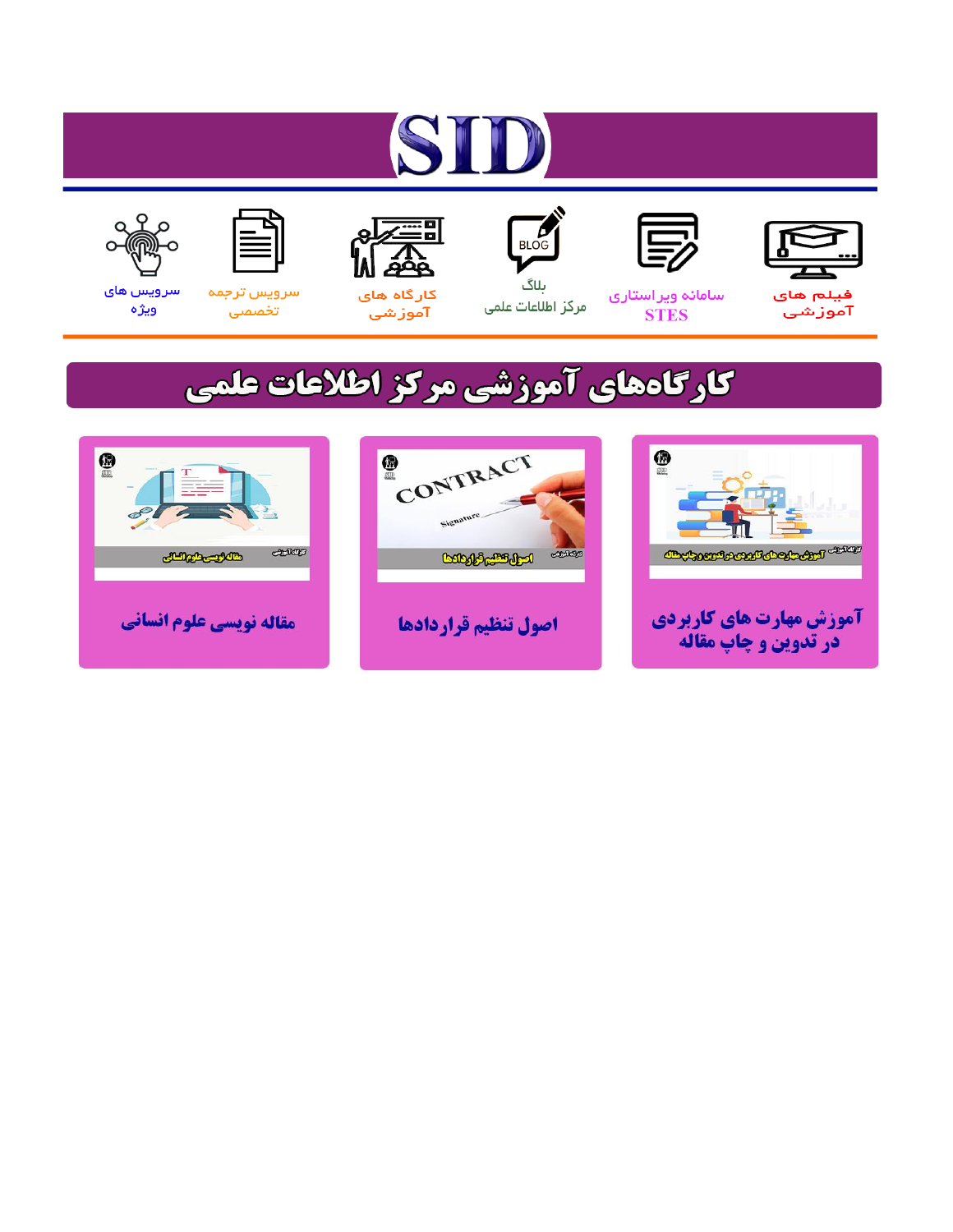*Archive OF SID*

.<br>از روی بادستامات رابسردی

سازمان بنادر و دریانوردی به عنوان تنها مرجع حاکمیتی کشور در امور بندری، دریایی و کشتی انی بازرگانی به منظور ایفای نقش مرجعیت دانشی خود و در راستای تحقق راهبردهای کلان نقشه جامع علمی کشور مبنی بر "حمایت از توسعه شبکههای تحقیقاتی و تسهیل انتقال و انتشار دانش و ساماندهی علمی" از طریق "استانداردسازی و اصلاح فرایندهای تولید، ثبت، داوری و سنجش و ایجاد بانکهای اطلاعاتی یکپارچه برای نشریات، اختراعات و اکتشافات پژوهشگران"، اقدام به ارایه این اثر در سایت SID می نماید.



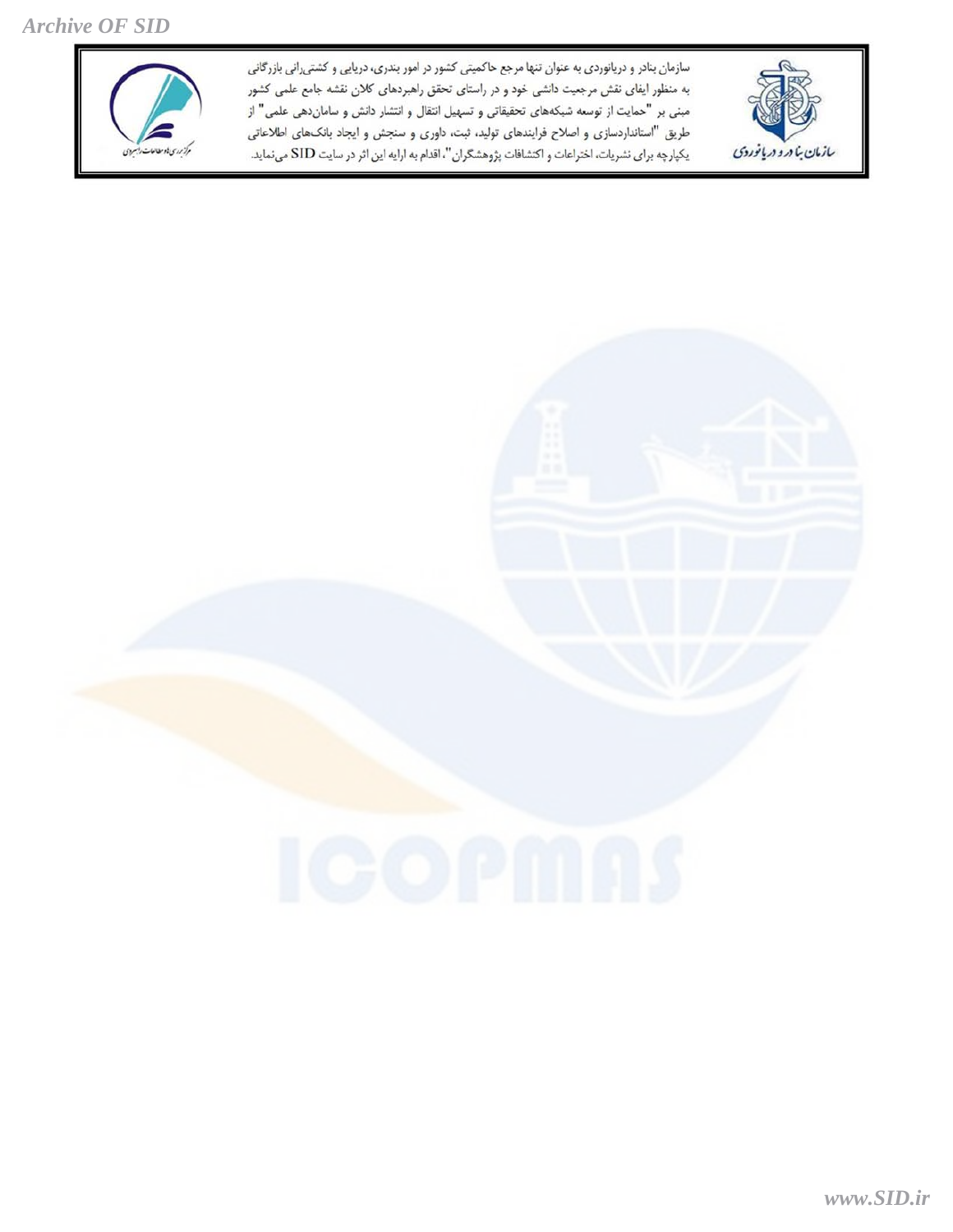## USING ANNS AND REGRESSION TREES APPROACHES TO ESTIMATE SCOUR DEPTH AROUND A CIRCULLAR PILE DUE TO WAVE IN MEDIUM DENSE SILT AND SAND BED

| Mohammad Karim Ayoubloo               | Amir Etemad-Shahidi                   | Javad Mahjoobi                   |  |
|---------------------------------------|---------------------------------------|----------------------------------|--|
| <b>Iran University of Science and</b> | <b>Iran University of Science and</b> | <b>Ministry of Energy, Water</b> |  |
| <b>Technology</b>                     | <b>Technology</b>                     | <b>Research Institute</b>        |  |
| Mo_ayoubloo@civileng.iust.ac.ir       | Etemad@iust.ac.in                     | Jmahjoobi@gmail.com              |  |
| Tel: +989192162883                    | Tel: +982173913170                    | Tel: +989151254211               |  |

ABSTRACT: Prediction of scour around a pile due to oscillatory wave action is very important in many offshore and marine engineering problems. Because of complexity of scour process, most of the empirical formulas are unable to estimate scour hole depth accurately. Artificial Neural Networks (ANNs) and regression trees are efficient procedures to understand and model complex systems with ambiguous relations. A Multi Layer Perceptron (MLP) is one of the most common kinds of ANNs and has been used to map input-output systems while CART algorithm was employed for building and evaluating regression trees. In the present study, two input sets were employed to estimate scour depth: (a) dimensional parameters such as bed grain size, pile diameter, wave period, wave height, maximum flow velocity and maximum shear velocity (b) nondimensional parameters such as pile Reynolds number, Shields parameter, Keulegan-Carpenter number, grain Reynolds number, sediment number and relative density. Output parameter was nondimensional equilibrium scour depth. The tests results reveal that a MLP with back propagation learning rule and CART model based on nondimensional parameters can predict scour hole depth better than the existing empirical formula. Also, a sensitivity analysis was carried out and it showed that Keulegan-Carpenter number and wave height are the most important parameters in scour process.

Keywords: Artificial Neural Network; Pile; Regression tree; Scour; Wave

#### INTRODUCTION

Piles are extensively used as a principle element in marine and coastal structures. When a pile is installed on the sea floor, because of interaction between wave and current and a pile, scour occurs in the vicinity of the pile. Commonly scour leads to changes in the capacity of the sediment migration on an erodible bed. Scour process can finally cause to complete failure and collapse of a marine structure. Therefore, accurate estimation of scour depth around a pile is very important and has to be considered.

Many studies about scour around a pile in wave have been performed during the past decades. Sumer et al. (1992) and Kobayashi and Oda (1994) displayed Keulegan-Carpenter number as the main parameter governing the scour process. Also Sumer et al. (1992) presented an experimental expression to predict scour depth. The influence of pile geometry, using square and circular pile, has been investigated by Sumer et al. (1993). Further Sumer and Fredsoe (1998) carried out a laboratory study around different arrangements of pile groups. An investigation of the scour around group of piles in the field due to oscillatory wave has been performed by Bayram and Larson (2000). They found a distinct correlation between scour depth and Keulegan-Carpenter number. Recently Sumer et al. (2007) implemented an experimental investigation on wave scour around a circular pile in three kind of soil so called dense silt (with relative density of  $Dr = 0.74$ ), medium dense silt (with  $Dr = 0.38$ ) and sand (with  $Dr = 0.23$ ). They showed when the bed was dense silt the scour depth was increased by a factor of 1.6-2 relative to two others.

It is very difficult to find a mathematical model that exactly shows the scour process developing under effect of wave and current. There several governing parameters interacting with each other complicatedly in the scour process. In spite of existing investigations, there is no reliable and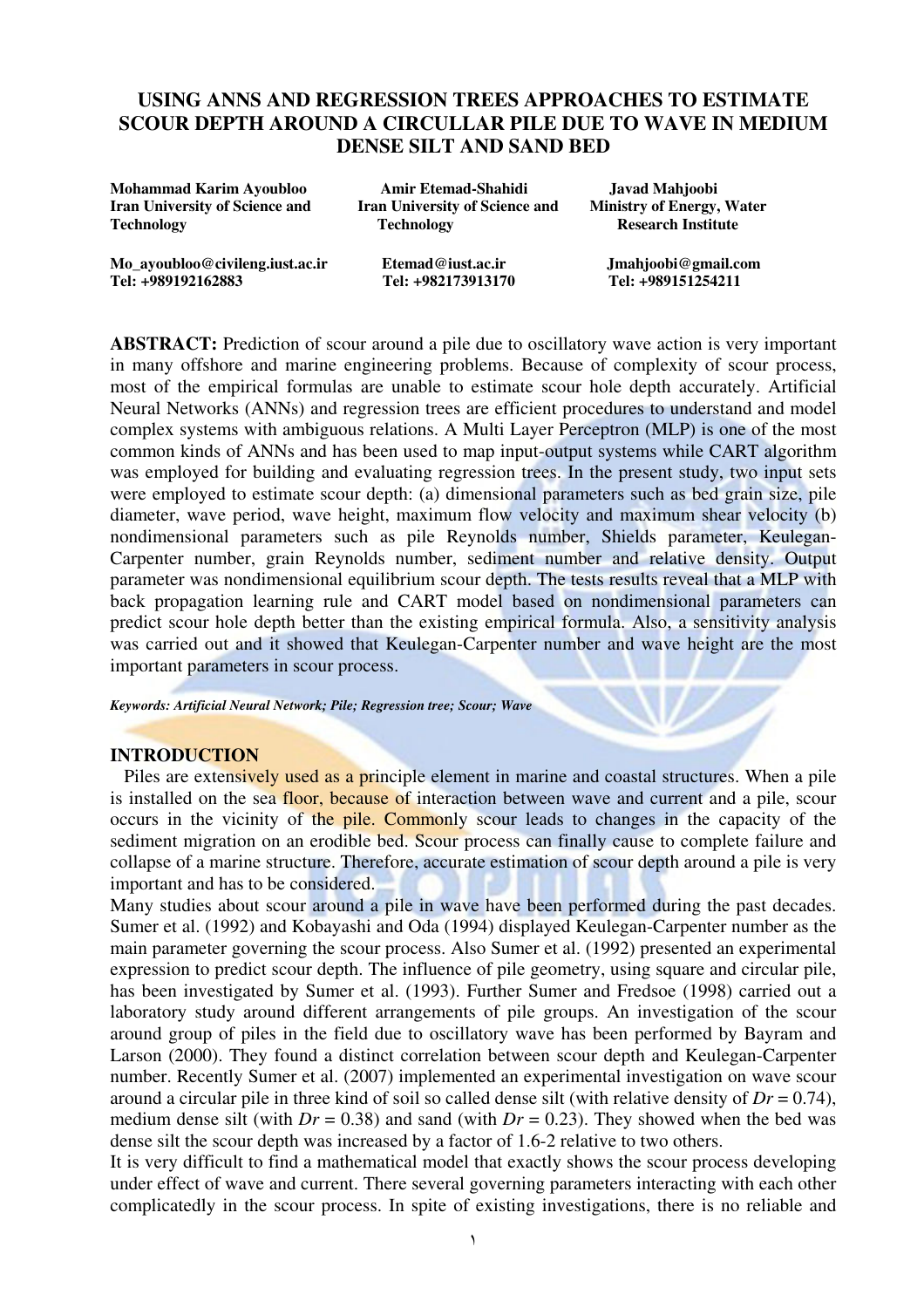general formula to predict the scour depth around a pile. Artificial Neural Networks (ANNs) are efficient and simple procedures to model and map an input-output complex system. Recently due to flexibility of ANNs , these models have been used in hydraulic (Azmathullau et al., 2005), coastal and ocean engineering (Khosronejad et al., 2003; Kambekar and Deo, 2003) and to predict wave and pile group scour ( Kazeminzhad et al., 2005; Bateni and jeng, 2007).

As mentioned before, estimation of scour depth is basically an uncertain process and therefore is difficult to perform by means of empirical equations. Hence, Regression Trees can also be suited to this problem since this approach is primarily aimed at recognition of a complex pattern in a given set of input values. Regression trees are useful to model an input with the corresponding output and their application does not require knowledge of the underlying physical process as a precondition.

However, using of the ANN and regression trees to estimate scour depth around a pile due to wave in medium dense silt and sand bed has not been experimented before. In this paper, CART algorithm (Breiman et al., 1984) is employed for building and evaluating regression trees. CART builds classification and regression trees for predicting continuous (regression) and categorical predictor variables (classification).

#### ANN

 ANNs have emerged from studies of how human brain performs operation. Human brain is composed of billions of individual processing units namely neurons that are interconnected. Each neuron input,  $x_1$ - $x_n$ , is weighted by the values  $w_1$ - $w_n$ . a threshold in the node is described by an additional constant input of  $w_0$ . The output, o, is obtained by summing the weighted inputs to the neuron and passing the result through a nonlinear function (Fig. 1),  $F$ , as defined below:





The most popular neural network is a Multi Layer Perceptron (MLP). A simple MLP is made up of an input, a hidden and an output layer as shown in Fig. 2. Each layer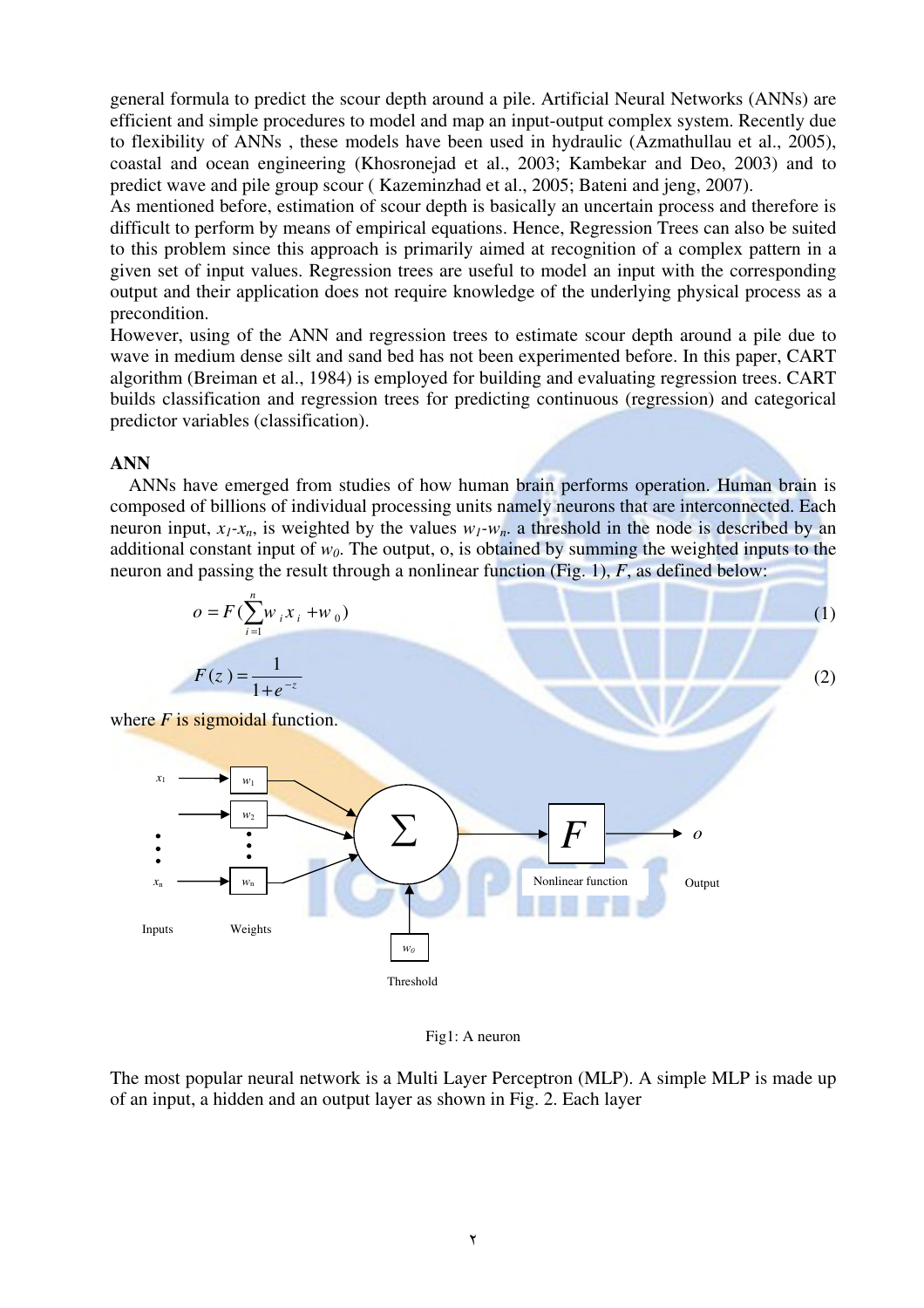

Fig. 2: A schematic MLP

consists of number of neurons. Data flows through in one direction only, from input to output layer. Hence, this type of network is called a Feed Forward Network. Once the topology of the network is assigned and the network is trained. The training procedure searches for the minimum of the error function (average sum squared) as clarified below:

$$
E = \frac{1}{2} \sum (\sigma_i - t_i)^2
$$
 (3)

where  $o_i$  and  $t_i$  are the output and target values of *i*th output node, respectively.

A number of algorithms have been proposed for training a MLP, determining and adopting the weights, and the most popular is a Back Propagation algorithm. At the first weights are chosen randomly and then fixed by the following process:

$$
\Delta w \left( l + 1 \right) = \alpha \Delta w \left( l \right) - \eta \frac{\partial E}{\partial w} \tag{4}
$$

Where w is the weight between any two nodes;  $\Delta w_l$  and  $\Delta w_{l+1}$  are changes in the weights at *l*th and  $(l+1)$ th iteration respectively;  $\alpha$  is momentum factor and  $\eta$  is learning rate.

#### REGRESSION TREES AND CART ALGORITHM

Fig. 2: A schootly Fig. 2: A schootly Fig. 2: A schootly Expect that a met<br>now the sassigned and the network is called a Fe network is rained. The<br>of the error function (average sum squared) as class the network is traine The Classification and Regression Trees (CART) method of Breiman et al. (1984) is another data mining tool that generates binary decision trees. A decision tree is an arrangement of tests that prescribes an appropriate test at every step in an analysis. A Decision tree is a tree in which each branch node represents a choice between a number of alternatives and each leaf node represents a classification or decision.

Regression tree building centers on three major components: (1) a set of questions of the form: is  $X \leq d$ ? where X is a variable and d is a constant. The response to such questions is yes or no; (2) goodness of split criteria for choosing the best split on a variable and (3) the generation of summary statistics for terminal nodes.

In regression trees, the least squared deviation (LSD) impurity measure is used for splitting rules and goodness of fit criteria. The LSD measure  $R(t)$  is simply the weighted within node variance for node t, and it is equal to the resubstitution estimate of risk for the node (Breiman et al., 1984). It is defined as:

$$
R(t) = \frac{1}{N_W(t)} \sum_{i \in t} \omega_i f_i \left( y_i - \overline{y}(t) \right)^2
$$
 (5)

where  $N_W(t)$  is the weighted number of records in node t,  $\omega_i$  is the value of the weighting field for record *i* (if any),  $f_i$  is the value of the frequency field (if any),  $y_i$  is the value of the target field, and  $\bar{y}(t)$  is the mean of the dependent variable (target field) at node t. The LSD criterion function for split s at node t is defined as: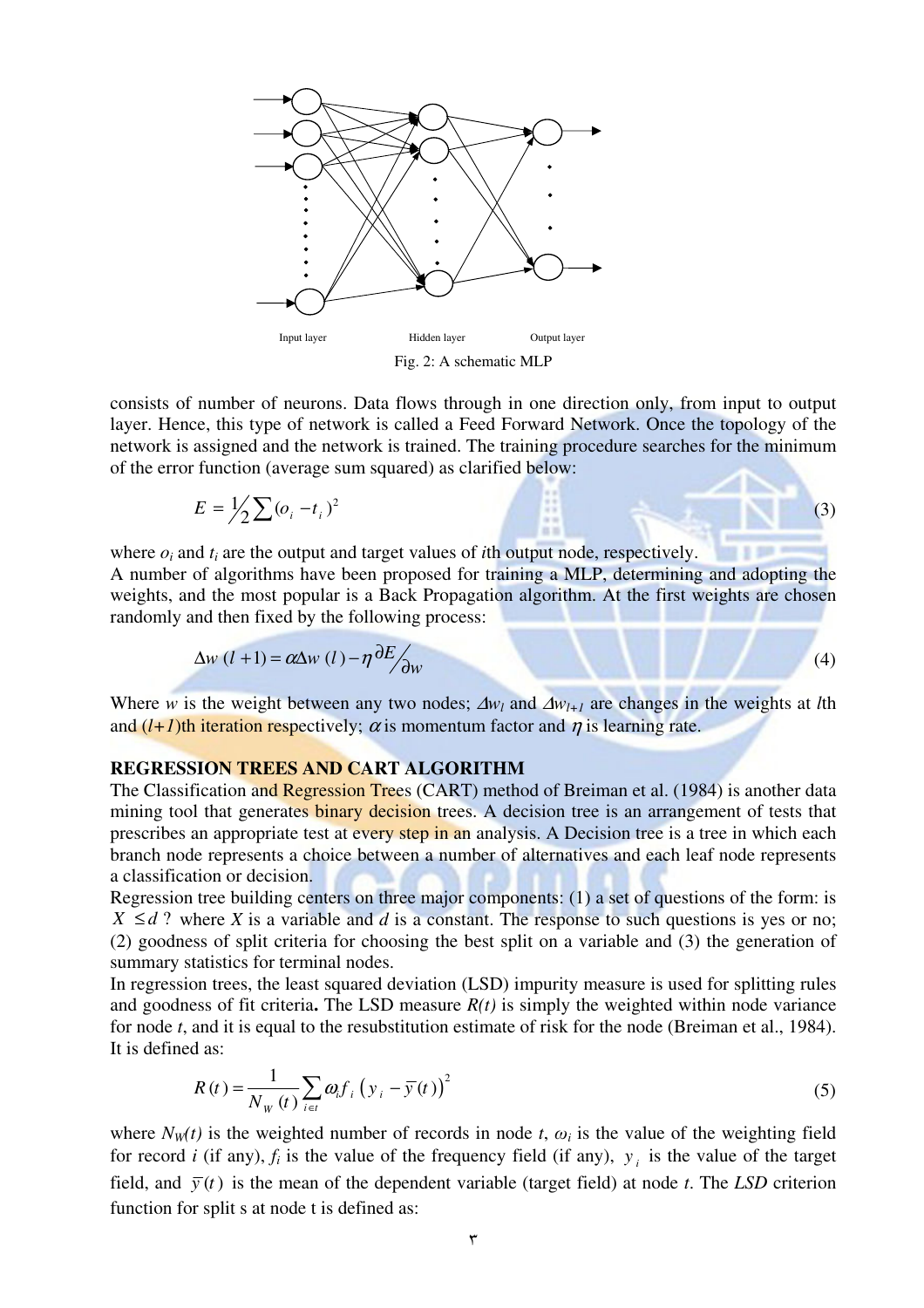$$
Q(s,t) = R(t) - R(t_L) - R(t_R)
$$
\n(6)

where  $R(t_R)$  is the sum of squares of the right child node and  $R(t_L)$  is the sum of squares of the left child node. The split s is chosen to maximize the value of  $Q(s, t)$ .

Stopping rules control how the algorithm decides when to stop splitting nodes in the tree. Tree growth proceeds until every leaf node in the tree triggers at least one stopping rule. Any of the following conditions will prevent a node from being split:

- a. All records in the node have the same value for all predictor fields used by the model.
- b. The number of records in the node is less than the minimum parent node size (user defined).
- c. If the number of records in any of the child nodes resulting from the node's best split is less than the minimum child node size (user defined).
- d. The best split for the node yields a decrease in impurity that is less than the minimum change in impurity (user defined).

In regression trees, each terminal node's predicted category is the weighted mean of the target values for records in the node (Breiman et al., 1984). This weighted mean is calculated as:

$$
\overline{y}(t) = \frac{1}{N_{W}(t)} \sum_{i \in t} \omega_{i} f_{i} y_{i}
$$

 $\ddot{\phantom{a}}$ 

where  $N<sub>W</sub>(t)$  is defined as:

$$
N_{w}\left(t\right)=\sum_{i\in t}\omega_{i}f_{i}
$$

#### GOVERNING PARAMETERS

 Dimensional analysis and the earlier studies (Sumer et al., 1992; Bayram an Larson, 2000; Sumer et al., 2007) presented some of dimensional and nondimensional parameters that may affect on scour process more than the others such as: bed grain size  $(d)$ , pile diameter  $(D)$ , wave period (T), wave Height (H), maximum flow velocity  $(U_m)$ , maximum shear velocity  $(U_{fm})$ , pile Reynolds number (Re), Shields parameter ( $\theta$ ), grain Reynolds number (Re<sub>d</sub>), sediment number (Ns) and relative density  $(Dr)$ . The nondimensional numbers are defined as:

$$
\text{Re} = \frac{U_m D}{v}, \theta = \frac{U_{fm}^2}{g(Gs - 1)d}, \text{KC} = \frac{U_m T}{D}, \text{Re}_d = \frac{U_{fm}d}{v}, \text{Ns} = \frac{U_m}{\sqrt{g(Gs - 1)d}}, \text{Dr} = \frac{e_{\text{max}} - e}{e_{\text{max}} - e_{\text{min}}}
$$
(9)

where g is the acceleration due to gravity, Gs the specific gravity,  $\nu$  the kinematic viscosity, e void ratio and  $e_{max}$  and  $e_{min}$  maximum and minimum void ratios respectively.

For statistical comparison of predicted and observed scour depth the Mean Absolute Error (*MAE*), the Root Mean Square Error (*RMSE*) and correlation coefficient  $(R^2)$  were used as defined:

$$
MAE = \frac{1}{N} \sum_{i=1}^{N} |t_i - o_i|
$$
 (10)

$$
RMSE = \sqrt{\frac{\sum_{i=1}^{N} (t_i - o_i)^2}{N}}
$$
 (11)

$$
R^{2} = \frac{\left(\sum_{i=1}^{N} (\sigma_{i} - \overline{\sigma})(t_{i} - \overline{t})\right)^{2}}{\sum_{i=1}^{N} (\sigma_{i} - \overline{\sigma})^{2} \sum_{i=1}^{N} (t_{i} - \overline{t})^{2}}
$$
(12)

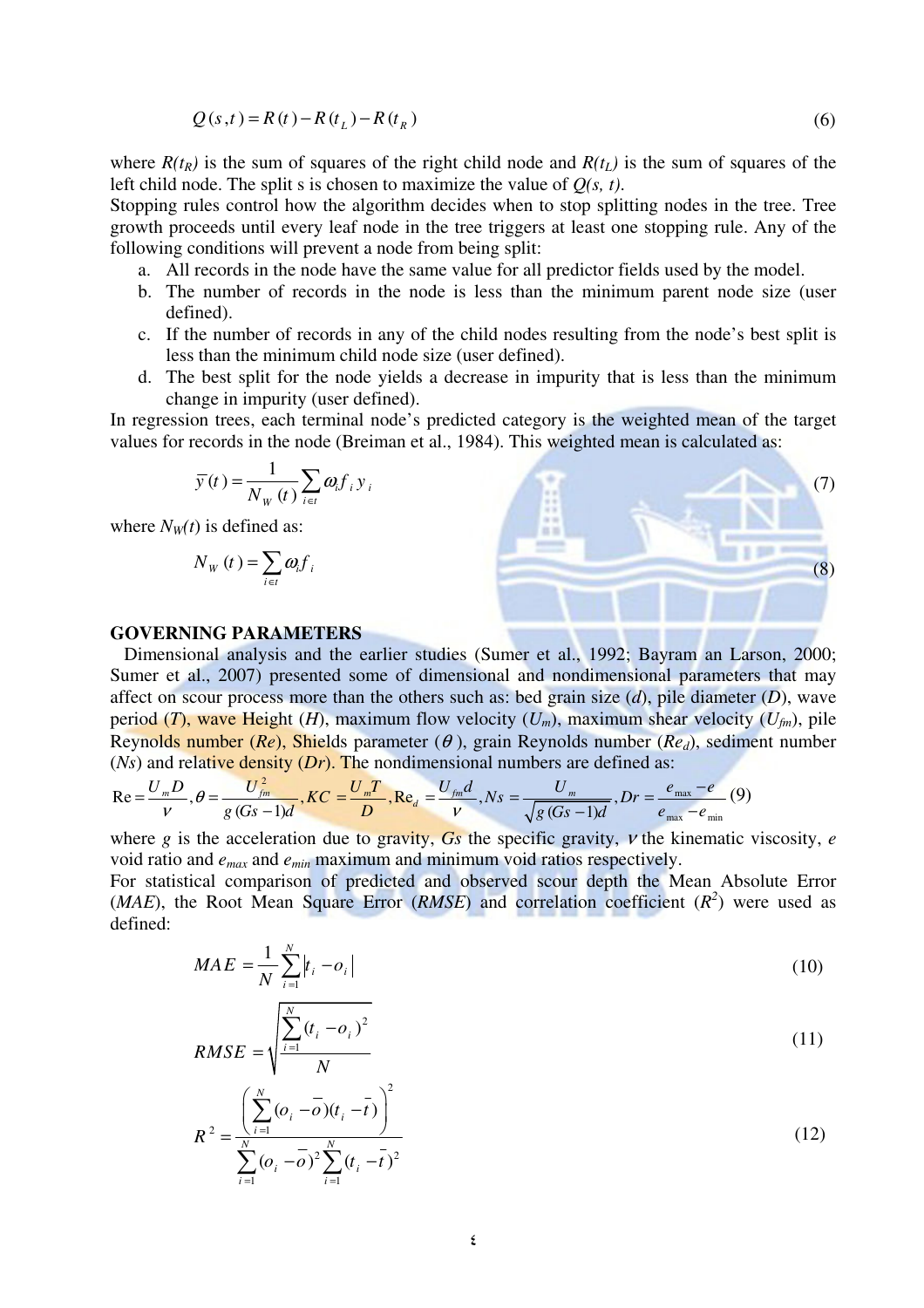where  $o_i$  and  $t_i$  are network output and target values for *i*th output,  $\overline{o}$  and  $\overline{t}$  are the average of network output and target values and N is the total number of events considered.

### DATA SET FOR ANN

 The laboratory data reported by Sumer et al. (2007) were used for training and likewise testing the network. Three kinds of soil were used in their work but the data of two kinds (medium dense silt and sand) are used in the present study, because the scour depth in dense silt was not agreed with the Sumer et al. (1992) experimental equation (Sumer et al., 2007). Input parameters was divided into dimensional (d, D, T H,  $U_m$  and  $U_{fm}$ ) and nondimensional (Re,  $\theta$ , KC, Re<sub>d</sub>, Ns and Dr). Normalized scour depth (S/D) was the output. Other parameters such as  $Gs$ , g and v were constant. The number of observations was 38 which 28 were including in training and 10 in testing the ANN. The training data were not involved in the testing. The ranges of the inputs and output are presented in table 1.

| Table 1: Ranges of data employed to train and test the ANNs and CART |                     |  |
|----------------------------------------------------------------------|---------------------|--|
| Parameter                                                            | Range               |  |
| Grain size $\left(\frac{d}{\times}10^{-5}\right)$                    | $6-14.7$ m          |  |
| Pile diameter $(D)$                                                  | $0.015 - 0.08$ m    |  |
| Wave period $(T)$                                                    | $1.2 - 2.5$ s       |  |
| Wave height $(H \times 10^{-2})$                                     | $5.5 - 17.5$ m      |  |
| Maximum flow velocity $(U_m)$                                        | $0.128 - 0.37$ m/s  |  |
| Maximum shear velocity $(U_{\text{fm}})$                             | $0.014 - 0.024$ m/s |  |
| Pile Reynolds number $(Re \times 10^4)$                              | $0.24 - 3$          |  |
| Sheilds parameter $(\theta)$                                         | $0.094 - 0.36$      |  |
| Keulegan-Carpenter number $(KC)$                                     | $7 - 22$            |  |
| Sediment number $(Ns)$                                               | $2.62 - 7.58$       |  |
| Relative density $(Dr)$                                              | $0.23 - 0.38$       |  |
| $0 - 0.5$<br>Nondimensinal equilibrium scour depth $(S/D)$           |                     |  |
|                                                                      |                     |  |

#### SCOUR DEPTH PREDICTION-DIMENSIONAL

An ANN model was designed to estimate normalized scour depth (S/D) in a dimensional form. As mentioned, in this case d, D, T,  $U_m$  and  $U_{fm}$  were employed as dimensional inputs. Training of the network has been done by training data and verifying the accuracy of the network has been performed by testing data. Several topologies by trail and error were examined so that to arrive the best result accuracy. To prevent overfitting during the training of the ANN, the number of nodes of the hidden layer was chosen by use of the expression presented by Huang and Foo (2002):

#### $M \leq 2Z+1$

where *M* and *Z* are number of the nodes in hidden and input layers, respectively.

 Dimensional network had one hidden layer with 13 neurons. Input and output layer had 6 and 1 neurons, respectively. After training, the trained network was performed by testing data. As seen in Fig. 3 and Table 2, a high value of 0.958 of the  $R^2$  and low values of MAE and RMSE of 0.021 and 0.027 respectively, show ANN clearly able to estimate S/D by the effects of dimensional parameters.

| Table 2: Statistical and error parameters of two approaches to estimate scour depth with dimensional parameters |  |  |  |  |  |
|-----------------------------------------------------------------------------------------------------------------|--|--|--|--|--|
|-----------------------------------------------------------------------------------------------------------------|--|--|--|--|--|

| Approach   | $\mathbf{L}$<br>1 V | <i>MAE</i>  | RMSE  |
|------------|---------------------|-------------|-------|
| <b>ANN</b> | 0.978               | $0.021\,$   | 0.027 |
| CART       | 169                 | $\rm 0.101$ | 0.126 |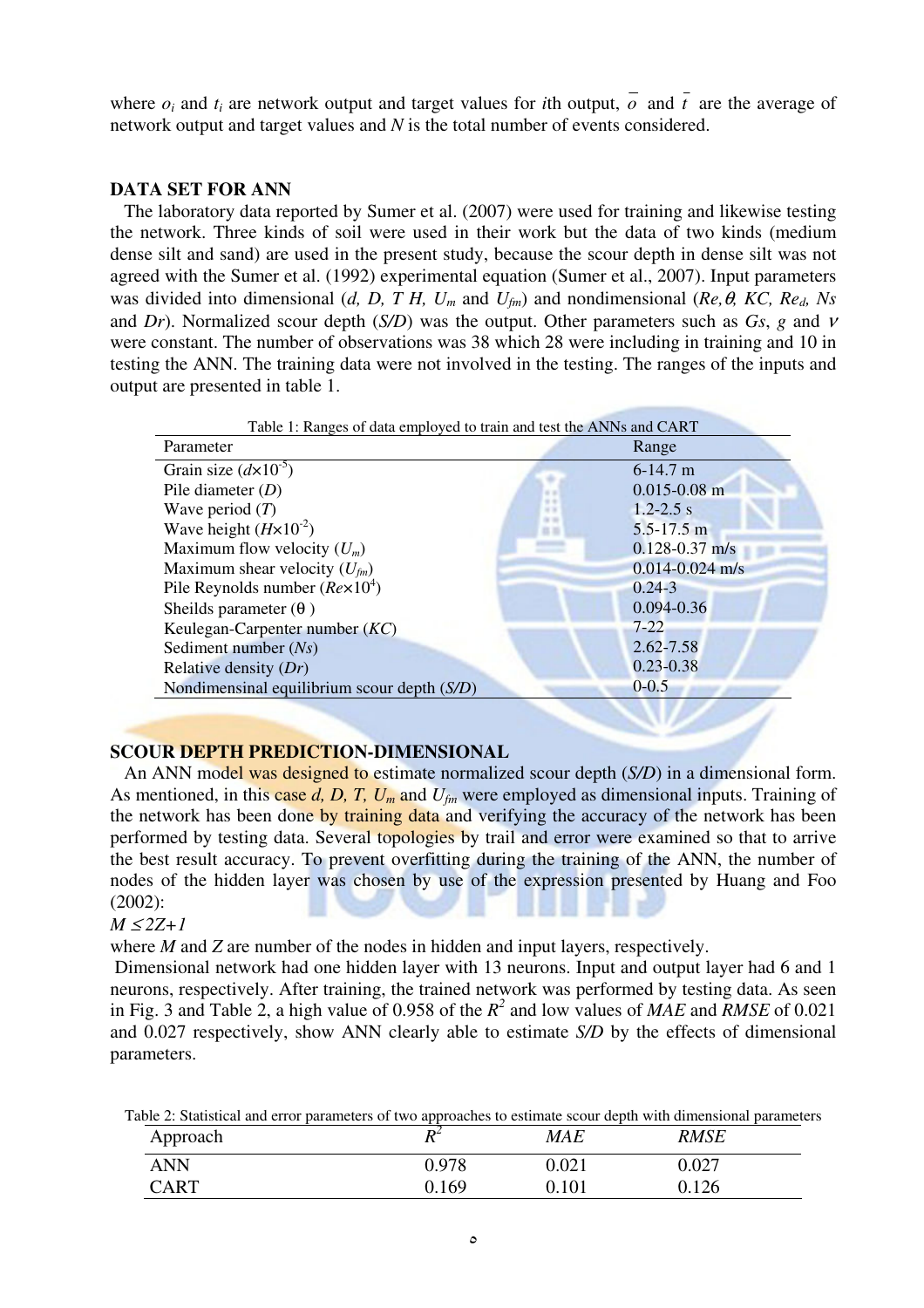Also Fig. 3 shows a comparison between observed and predicted S/D by CART algorithm for dimensional testing data. The error statistics of the models generated by dimensional parameters for testing data are given in Table 2. As seen, the low value of  $R^2$  and the relative high values of MAE and RMSE shows that CART model can not understand the relation between dimensional parameters and scour depth. From the comparison between ANN and CART models, it can be deduced that ANN was more skillful and accurate than CART in prediction of S/D with dimensional parameters.



Fig. 3: Comparison between observed and predicted S/D by dimensional ANN and CART for testing data set

#### SCOUR DEPTH PREDICTION-NONDIMENSIONAL

Another ANN model by nondimensional parameters ( $Re, \theta$ , KC,  $Re_d$ , Ns and Dr) was also created. The ANN topology in nondimensional form is the same as dimensional form. The nondimensional ANN performed as well as dimensional model to predict S/D (Fig. 4). This is confirmed by the values of 0.953, 0.022 and 0.030 of the  $R^2$ , MAE and RMSE that showed almost these parameters remained constant (Table 3).

By contrast with ANN results, CART algorithm trained by dimensionless data was more accurate than that trained by dimensional data. Fig. 4 displays observed and predicted values of normalized scour depth for training and testing data of CART model trained by nondimensional data. The testing results of CART model developed by nondimensional data (Table 3) have the

| ble 3: Statistical and error parameters of two approaches to estimate scour depth with nondimensional paramete |       |            |             |  |
|----------------------------------------------------------------------------------------------------------------|-------|------------|-------------|--|
| Approach                                                                                                       |       | <b>MAE</b> | <b>RMSE</b> |  |
| <b>ANN</b>                                                                                                     | 0.953 | 0.022      | 0.030       |  |
| <b>CART</b>                                                                                                    | 0.852 | 0.040      | 0.056       |  |

Table 3: Statistical and error parameters of two approaches to estimate scour depth with nondimensional parameters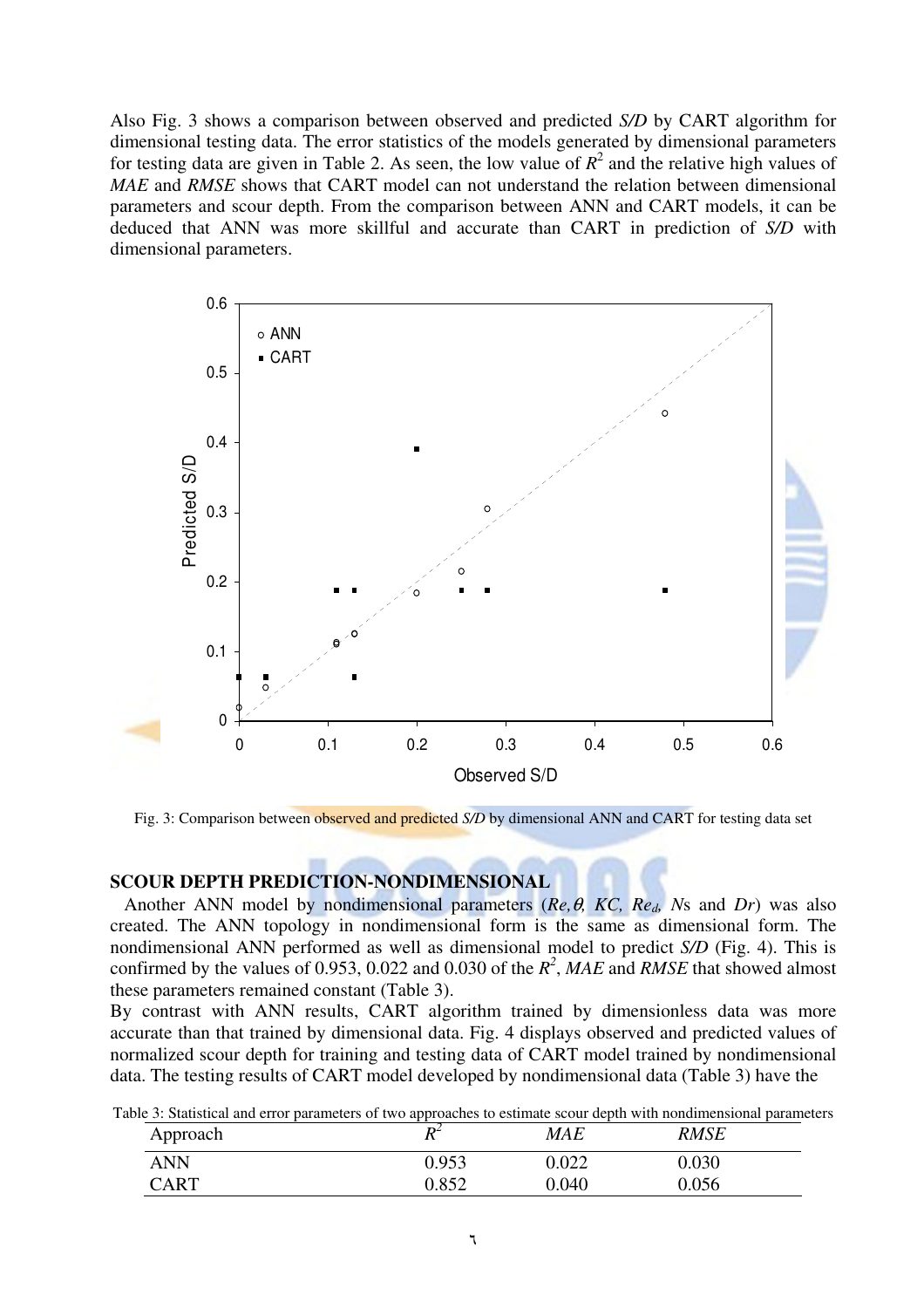$R^2$ , MAE and RMSE of 0.852, 0.038 and 0.050, respectively. These values indicate that an increase in the  $R^2$  (5.04 times) and a decrease in errors parameters (2.67 times in MAE and 2.52 times in RMSE) relative to those of CART model trained with dimensional data. Therefore, the testing results indicate that regression tree and ANN based on nondimensional data performed good for predicting scour depth but ANN result was approximately better than CART results.



Fig. 4: Comparison between observed and predicted S/D by dimensionless ANN for testing data set

#### **COMPARISON**

 To present ANN and CART models as efficient approaches for predicting S/D, a comparison between ANN and CART and the existing empirical formula was accomplished. To evaluate scour depth around a pile due to wave action, an empirical expression has been reported by Sumer et al. (1992):

$$
S'_{D} = 1.3[1 - \exp[-0.03(KC - 6)]]
$$
: for  $KC \ge 6$  (13)

Observed versus predicted scour depth of ANN and CART models and conventional expression for the testing data is plotted in Fig. 5.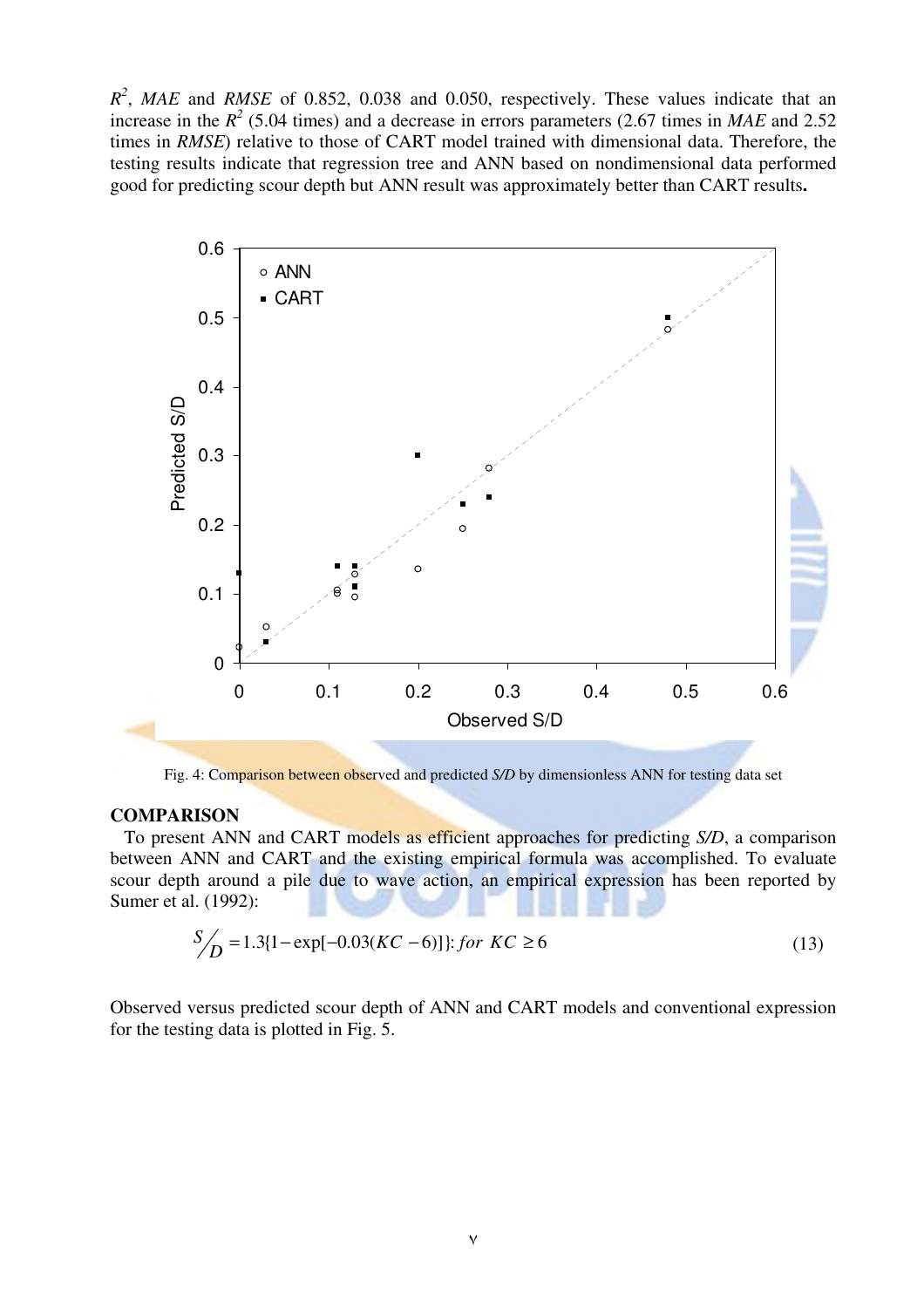

Fig. 5: Comparison between the present study and the empirical approach

As shown in Table 4, ANN model corresponding values of the  $R^2$ , MAE and RMSE are 0.978, 0.021 and 0.027 that present 42.71% increasing in the  $R^2$  and decreasing about 55.31% and 64.93% in MAE and RMSE relative to the Eq. 13 proposed by Sumer et al. (1992). Also, CART model shows increasing in the  $R^2$  about 24.37% and decreasing in the MAE and RMSE values about 19.14% and 35.06% respectively relative to Eq. 13. These results show that both ANN and CART models can predict the scour depth more accurately than the empirical method.

| Table 4: Statistical and error parameters of the approaches to estimate scour depth |       |            |             |  |
|-------------------------------------------------------------------------------------|-------|------------|-------------|--|
| Approach                                                                            |       | <b>MAE</b> | <i>RMSE</i> |  |
| Sumer et al. (1992), Eq. 13                                                         | 0.685 | 0.047      | 0.077       |  |
| ANN based on dimensional parameters                                                 | 0.978 | 0.021      | 0.027       |  |
| CART based on nondimensional parameters                                             | 0.852 | 0.038      | 0.050       |  |

#### SENSITIVITY ANALYSIS

 The ANNs involving the effect of each parameter (dimensional and dimensionless) separately were retrained and tested to predict normalized scour depth. These tests revealed more impressive dimensional and nondimensional variables on scour process. Table 5 compares the ANN models that regard individual dimensionals as input.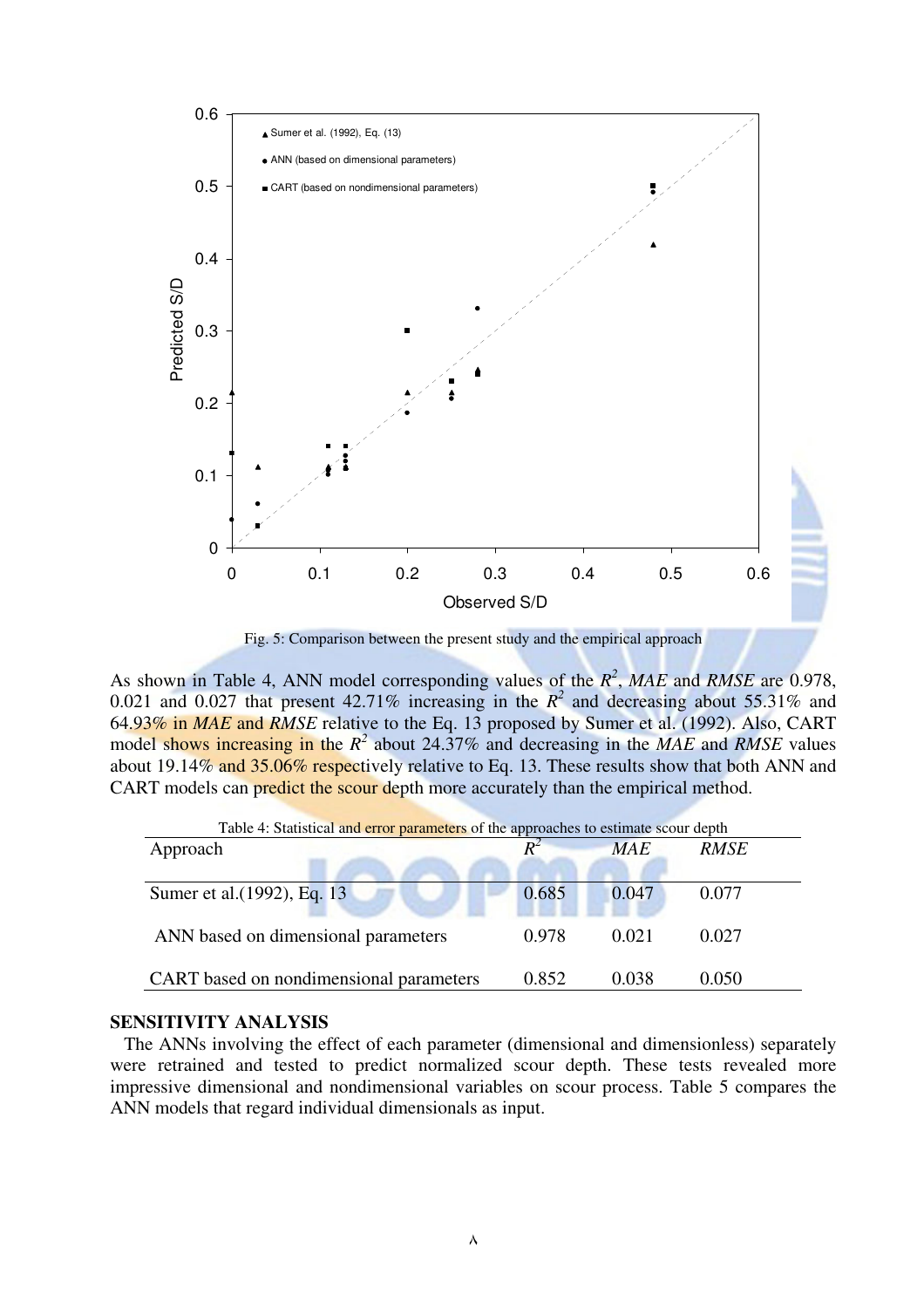| Table 5: Statistical and error parameters of ANNs based on dimensional parameters individually |       |             |            |  |  |
|------------------------------------------------------------------------------------------------|-------|-------------|------------|--|--|
| ANN based on                                                                                   | $R^2$ | <b>RMSE</b> | <b>MAE</b> |  |  |
|                                                                                                |       |             |            |  |  |
| Bed grain size $(d)$                                                                           | 0.005 | 0.1340      | 0.1006     |  |  |
|                                                                                                |       |             |            |  |  |
| Pile diameter $(D)$                                                                            | 0.028 | 0.1639      | 0.1209     |  |  |
|                                                                                                |       |             |            |  |  |
| Wave height $(H)$                                                                              | 0.440 | 0.1077      | 0.0744     |  |  |
|                                                                                                |       |             |            |  |  |
| Wave period $(T)$                                                                              | 0.016 | 0.1360      | 0.1045     |  |  |
|                                                                                                |       |             |            |  |  |
| Maximum flow velocity $(U_m)$                                                                  | 0.156 | 0.1221      | 0.0870     |  |  |
|                                                                                                |       |             |            |  |  |
| Maximum shear velocity $(U_{\text{fm}})$                                                       | 0.312 | 0.1119      | 0.0831     |  |  |
|                                                                                                |       |             |            |  |  |

As shown in Table 5, predicted normalized scour depth by wave height is more admissible than the other dimensionals. Also Table 6 shows the ANNs generated by dimensionless parameters that presents S/D has strong dependency of KC number. The result of Sumer et al. (1992), scour process is mainly governed by KC number, confirms and emphasizes the last result of ANN about KC dependency.

Ŧ

| Table 6: Statistical and error parameters of ANNs based on dimensionless parameters individually |       |             |            |
|--------------------------------------------------------------------------------------------------|-------|-------------|------------|
| ANN based on                                                                                     | $R^2$ | <b>RMSE</b> | <b>MAE</b> |
|                                                                                                  |       |             |            |
| Pile Reynolds number $(Re)$                                                                      | 0.042 | 0.1345      | 0.0940     |
|                                                                                                  |       |             |            |
| Shields parameter $(\theta)$                                                                     | 0.343 | 0.1090      | 0.0773     |
|                                                                                                  |       |             |            |
| Keulegan-Carpenter number (KC)                                                                   | 0.650 | 0.0781      | 0.0568     |
|                                                                                                  |       |             |            |
| Grain Reynolds number $(Re_d)$                                                                   | 0.380 | 0.1075      | 0.0787     |
|                                                                                                  |       |             |            |
| Sediment number $(Ns)$                                                                           | 0.215 | 0.1218      | 0.0826     |
|                                                                                                  |       |             |            |
| Relative density $(Dr)$                                                                          | 0.005 | 0.1340      | 0.1006     |
|                                                                                                  |       |             |            |
|                                                                                                  |       |             |            |

#### SUMMARY AND COCLUSIONS

 The ANN regression trees were applied to forecast scour hole depth around a pile in medium dense silt and sand bed by Sumer et al. (2007) data. Two ANNs and two CART models were generated by dimensional and dimensionless parameters. The results show that the neural networks trained by dimensional and nondimensional parameters can predict normalized scour depth acceptable and their difference in the error parameters (*MAE* and *RMSE*) and the  $R^2$  is very negligible but dimensional ANN predicts slightly accurately. Also, the ANN model established using dimensional parameters estimates scour depth more accurately than the empirical technique based on statistical curve fitting. Also, the CART models shows that these models can predict scour hole depth with nondimensional parameters more accurate than empirical formula. The results of the sensitivity analysis present  $H$  and  $KC$  number as more effective dimensional and nondimensional parameters to predict normalized scour depth, respectively.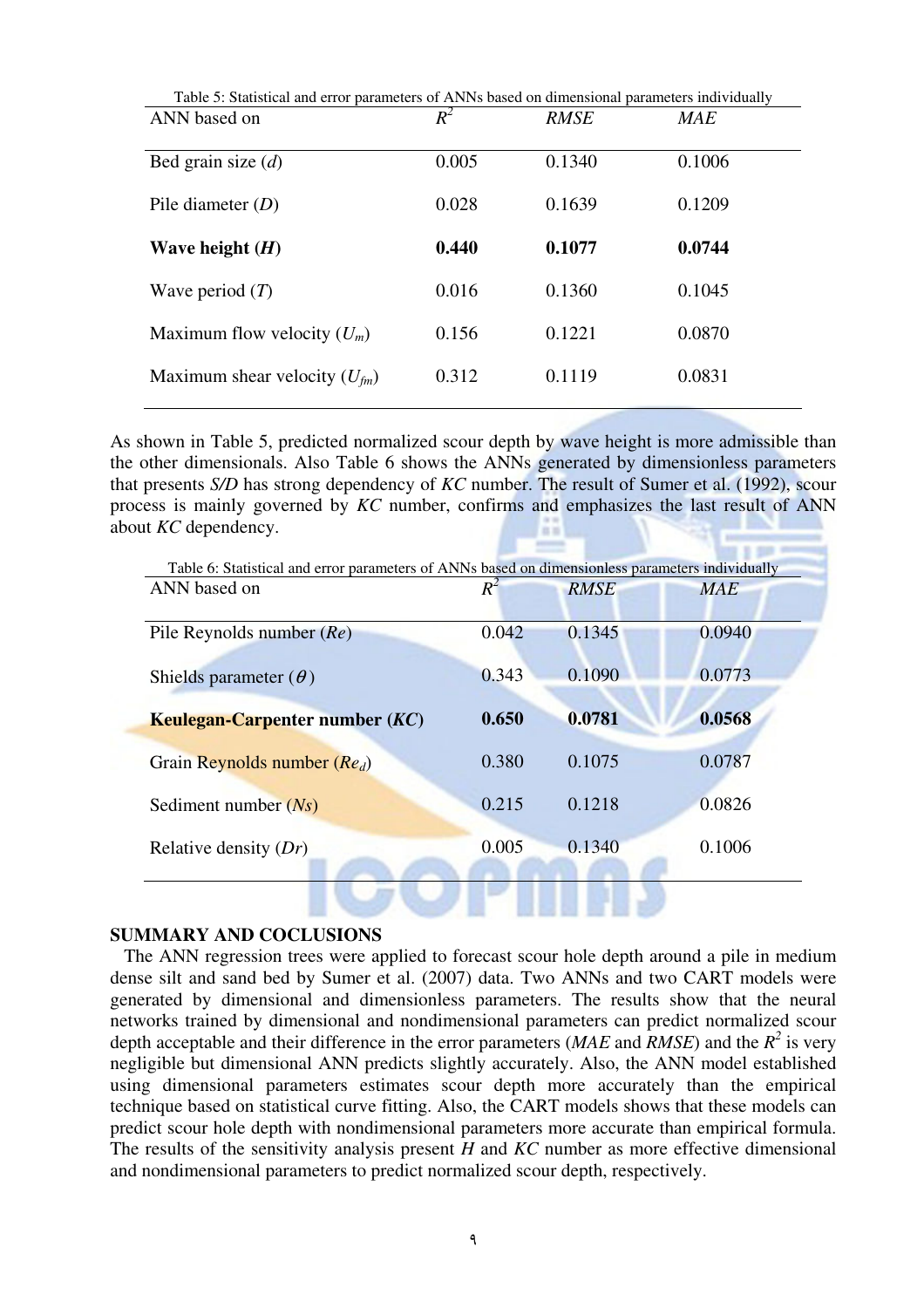#### ACKNOWLEDGMENTS

 The authors would like to thank Eng. M. Rastegar Mojarad for his assistant. Also, the first author wishes to special thank to Mrs. N. Hashemian Natanzi and Mrs. M. Irani.

#### **REFFRENCES**

Sumer, B.M., Fredsoe, J, Christiansen, N., 1992. Scour around a vertical pile in waves. Journal of Waterway, Port, Coastal and Ocean Engineering, ASCE 118 (1), 15-31.

Kobayashi, T., Oda, K., 1994, Experimental study on developing process of local scour around a vertical cylinder, Proc. 24th Coast. Engrg. Conf. ASCE, Newyork, 1284-1297.

- Sumer, B.M., Christiansen, N., Fredsoe, J., 1993. Influence of cross section on wave scour around piles. Journal of Waterway, Port, Coastal and Ocean Engineering, ASCE 119 (5), 477- 495.
- Sumer, B.M., Fedsoe, J., 1998, Wave scour around group of vertical piles, J. Wtrwy., Port, Coast. And Oc. Engrg., ASCE 124 (5), 348-256.
- Bayram, A., Larson, M., 2000. Analysis of scour around a group pf vertical piles in the field. Journal of Waterway, Port, Coastal and Ocean Engineering, ASCE 126 (4), 215-220.
- Sumer, B.M., Hatipoglu, F., Fredsoe, J., 2007. Wave scour around a pile in sand ,medium dense and dense silt. Journal of Waterway, Port, Coastal and Ocean Engineering, ASCE 133 (1), 14- 27.
- Azmathullau, H.Md., Deo, M.C., Deolalikar, P.B, 2005, Neural networks for estimation of scour downstream of a ski-jump bucket, Journal of Hydraulic Engineering, ACSE 131 (10), 898- 908.
- Khosronejad, A., Montazer, G.A., Ghodsian, M., 2003. Estimation of scour hole properties around vertical pile using ANNs. International Journal of Sediment Reaserch 18(4), 290-300.
- Kambekar, A.R., Deo, M.C., 2003. Estimation of pile group using neural networks. Applied Ocean Reaserch 25, 225-234.
- Kazeminezkad, M.H., Etemad-Shahidi, A., Mousavi, S.J., 2005. Application of fuzzy inference system in the prediction of wave parameters. Ocean Engineering 32, 1709-1725.
- Bateni, S.M., Jeng, D.-S., 2007. Estimation of pile group scour using adaptive neuro-fuzzy approach. Ocean Engineering 34 , 1344-1354.
- Breiman L., Friedman J.H., Olshen R.A., and Stone C.J. Classification and Regression Trees. Belmont, Wadsworth Statistical Press, 1984.
- Huang, W., Foo, S., 2002. Neural network modelling of salinity variation in Apalachicola river. Water Research 36,356–362.